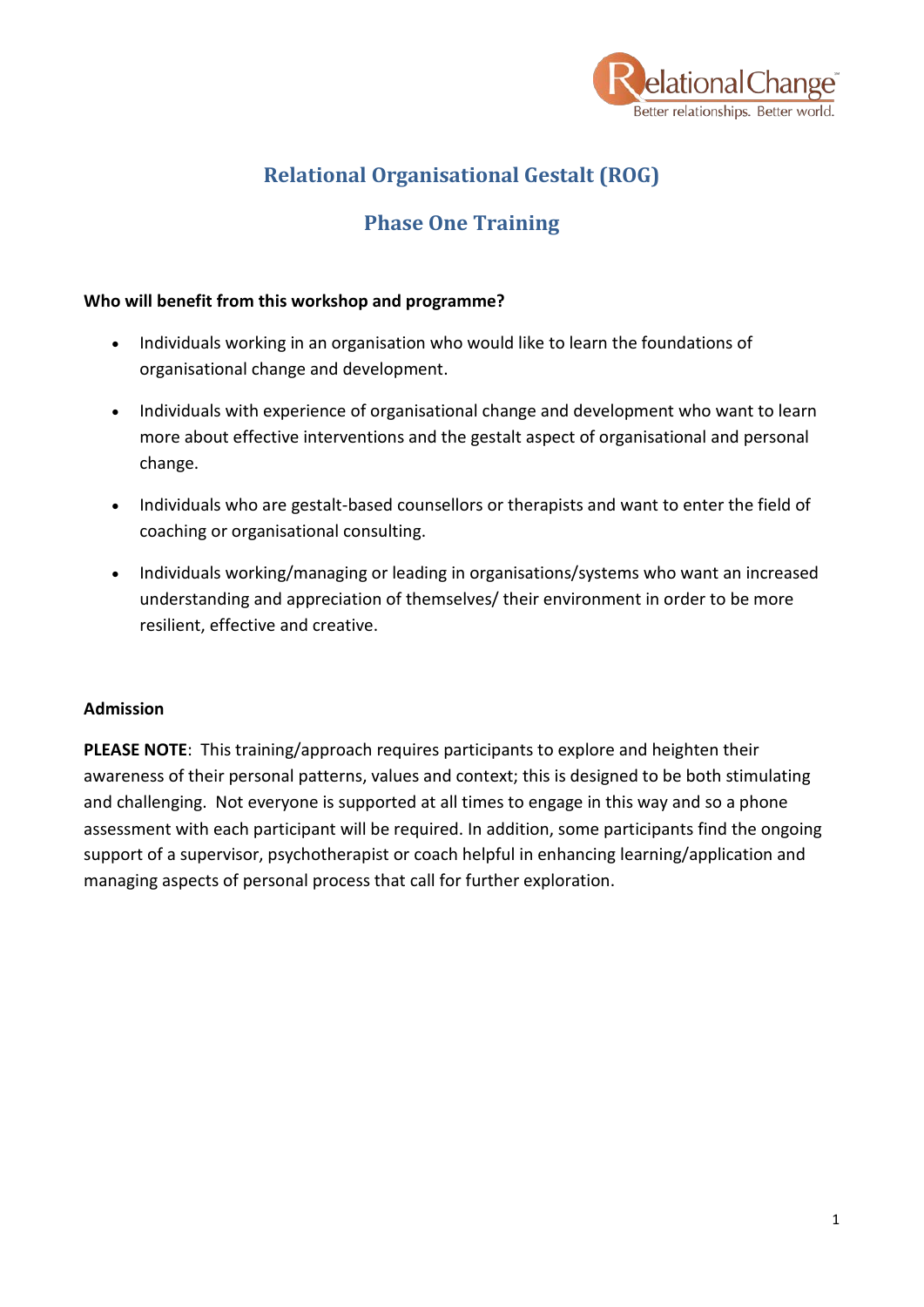

**The Relational Organisational Gestalt (ROG) set of modular two-day workshops can lead to a Post-Graduate Relational Change Certificate or Diploma on completion of all of the following six modules.** 

### **1: Foundations MODULE: An Introduction to Relational Organisational Gestalt**

Involvement in organisational change is hard at the best of times. As managers/leaders, OD/HR consultants/facilitators, coaches, employees or community organisers, we often struggle with how best to support ourselves and work effectively. With a Gestalt approach, our emphasis is on deepening awareness and appreciation of the dynamic and interrelated nature of everything. With this enhanced awareness Relational Gestalt offers a powerful philosophy and methodology for understanding, leading, implementing and sustaining organisational and individual change.

This workshop is the first of five modules leading to a Relational Organisational Gestalt Change Certificate/Diploma. This 2-day workshop will:

- Provide you with a practical introduction to the theory and practice of Relational Gestalt applied to organisations. We see ourselves as providing a strongly relational perspective recognizing the inter-relatedness of all elements of a system.
- Provide you with an introduction and experience of our Relational Organisational Gestalt models and frameworks for working with individuals, teams, communities and organisations in challenging times.
- Provide insight in to how to enhance your own presence and efficacy, whatever the role you play in change processes. There will be a combination of theory presentation, demonstration, live practice and case discussion.

### **2: SELF MODULE: Using Self as Instrument**

At its core, the ROG model relies on an aware practitioner making use of his/her ability to sense into a given situation. This three day module will focus on developing self-awareness and learning how to make use of this data to inform interventions. This module will also explore emotional resilience and how best to self-support. This module will stretch your personal awareness of both intention and impact and focus on key facilitation approaches and tools.

This 2-day workshop will be a combination of theory presentation, demonstration, experiential inquiry and live skills practice with feedback from the tutors. Participants will learn how to:

- Flex and adapt their personal presence to a range of situations
- Use their embodied sense of situation and context to inform interventions
- Facilitate individuals, groups and teams towards a stronger sense of both personal intention and impact
- Monitor personal well-being and resilience to develop a more sustainable approach at work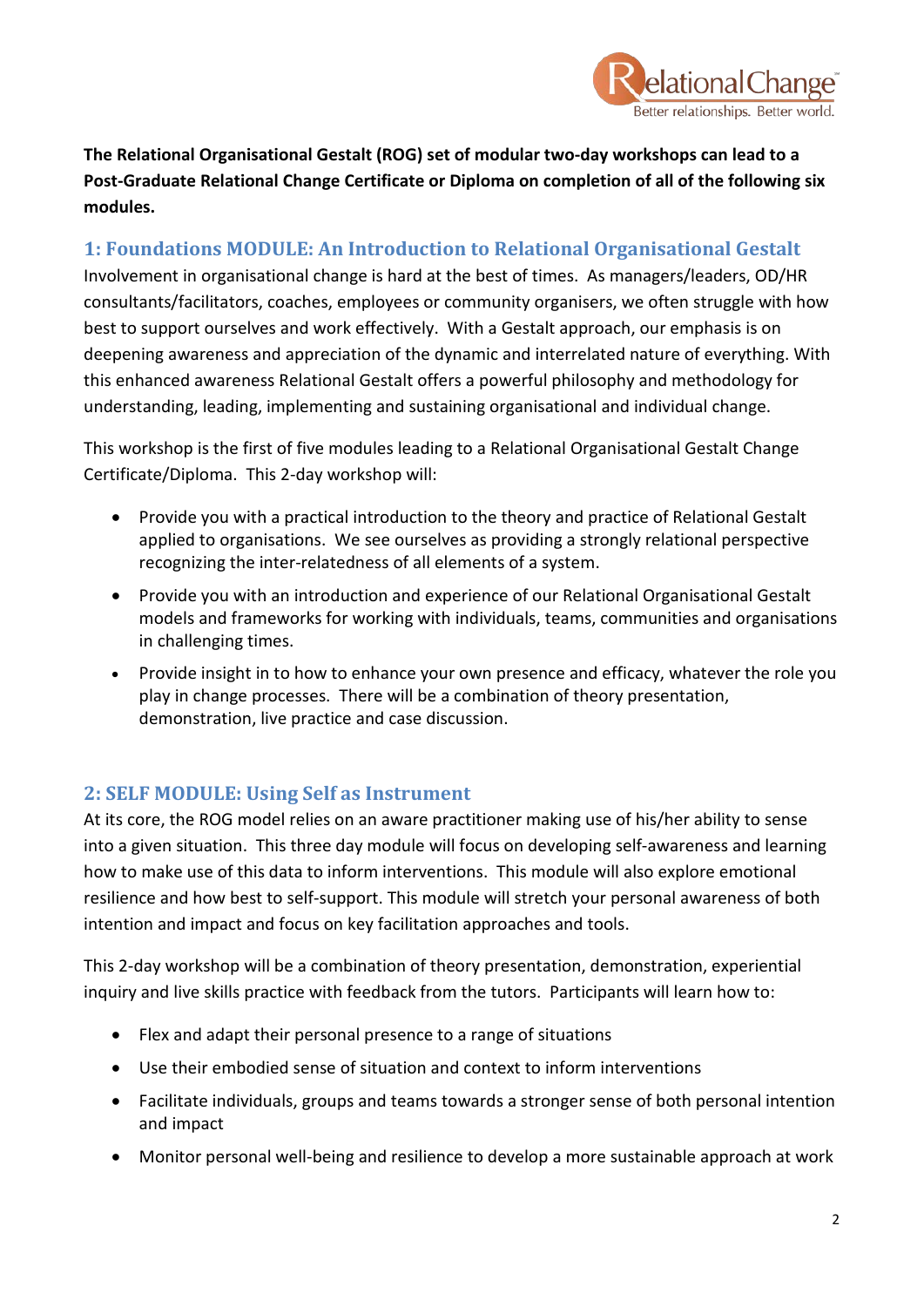

# **3: OTHER MODULE: The Between of Dialogue**

The workshop will explore the process of dialogue and how best to engage in challenging conversations, as well as look at how to work with emotionally intense issues. Coaching demonstrations as well as team work practice will provide opportunities to experience the ROG approach.

This 2-day workshop will be a combination of theory presentation, demonstration and live skills practice with feedback. Participants will learn how to:

- Foster and support better working alliances with their clients and establish better connections.
- Work dialogically to effect meaningful change.
- Notice patterns of relating in themselves and others as a way of deepening awareness and choice.
- Recognise resistance and how best to work with this from a gestalt perspective
- Extend their practice by experimenting and getting feedback on new and different interventions.

# **4: PROCESS MODULE: Application of Theory to Practice**

The 'process day' is an important aspect of the learning and will focus on the application of the theory to practice in the group setting.

The "process module aims to support practitioners to work with unfolding process and emergence rather than plans. Our experience is that this is sometimes a stretch for individuals but it is an aspect of practice and application that is emphasised and highlighted in the Relational Organisational Gestalt approach and is core to accrediting as a Gestalt Practitioner in Organisations.

### **5: SITUATION MODULE: Wider System and Field**

In Gestalt we believe that we self-organise as a function of the situation, which means that behaviour cannot be understood outside of a context. This module will address change issues from a system/organisational perspective and provide participants with practical ways to engage with organisational change efforts.

This 2-day workshop will be a combination of theory presentation, demonstration and live skills practice with feedback. Participants will learn how to:

- Explore the application of Relational Organisational Gestalt beyond the one-to-one and dyad.
- Gain an understanding of Gestalt as a Relational Organisational Development (OD) approach and how it could apply to your work.